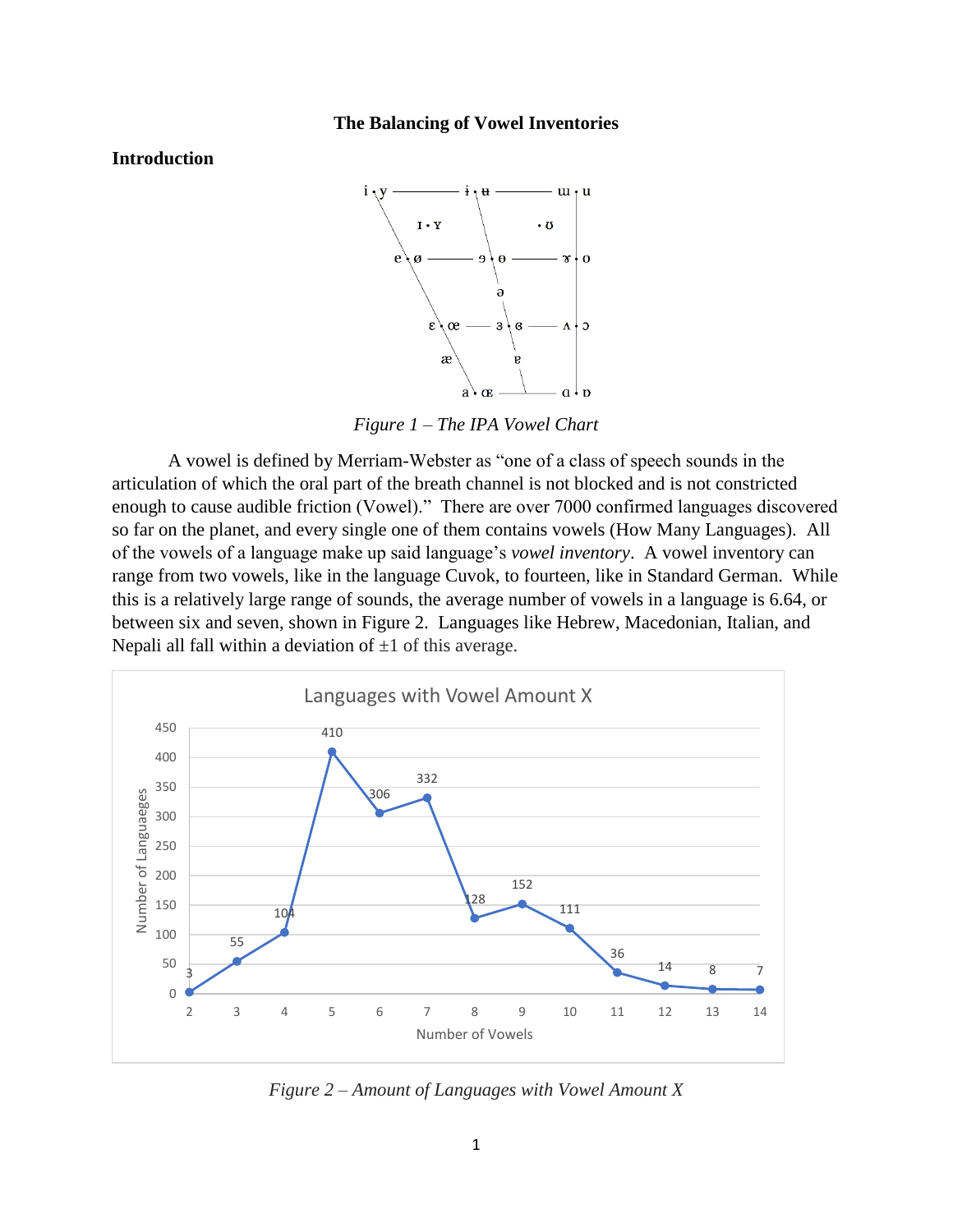This paper will discuss possible well-balanced vowel inventories for every vowel amount from two to fourteen. There are, however, a few caveats. First, this paper does not take into account variations of a vowel. If a language has /u u:  $\tilde{u}$ /, only /u/ will be recorded, as variations are not important for this paper. Also, if a language only has /ũ/, it will still be recorded as its base vowel, /u/. Second, while there are 7000+ documented languages, this paper only covers the 1672 languages found on PHOIBLE, which is a self-described "repository of cross-linguistic phonological inventory data, which have been extracted from source documents and tertiary databases and compiled into a single searchable convenience sample. (PHOIBLE)."

Before the analysis, we will first look at what a well-balanced vowel inventory looks like. As the term implies, a balanced inventory has the same or almost the same number of vowels on either side of a central line, which represents central vowels and the center of the mouth. Figure 3 shows a balanced and unbalanced inventory of three vowels (3V). The inventory on the left is balanced because, if one were to draw a line vertically down the middle, there would be the same number of vowels on either side. On the contrary, if the same line were drawn on the inventory on the right, there would be more vowels on the left than on the right side of the line. Something to keep in mind, though, is that not all inventories are balanced. Alawa, a language native to Australia, has no back vowels, as shown in Figure 4. Figure 5 shows the balanced inventory of Sinhala, a language of Sri Lanka. Sinhala has ten basic vowels and is balanced.



Another concept to focus on when balancing is that of roundness. Almost all of the documented vowels have a rounded counterpart, with exceptions being  $\alpha \neq e$ . Excluding these four vowels, there are still twelve vowels on the IPA chart with rounded counterparts. It is much more common for a language to have both rounded and unrounded vowels than only one form of rounding. It is, however, almost never the case that there is an even amount of rounded and unrounded vowels in the same language. Referring back to Figure 3, the inventory on the left, while balanced, is not roundness balanced (RB). This particular inventory contains two unrounded vowels and only one rounded vowel, which is perfectly okay and natural.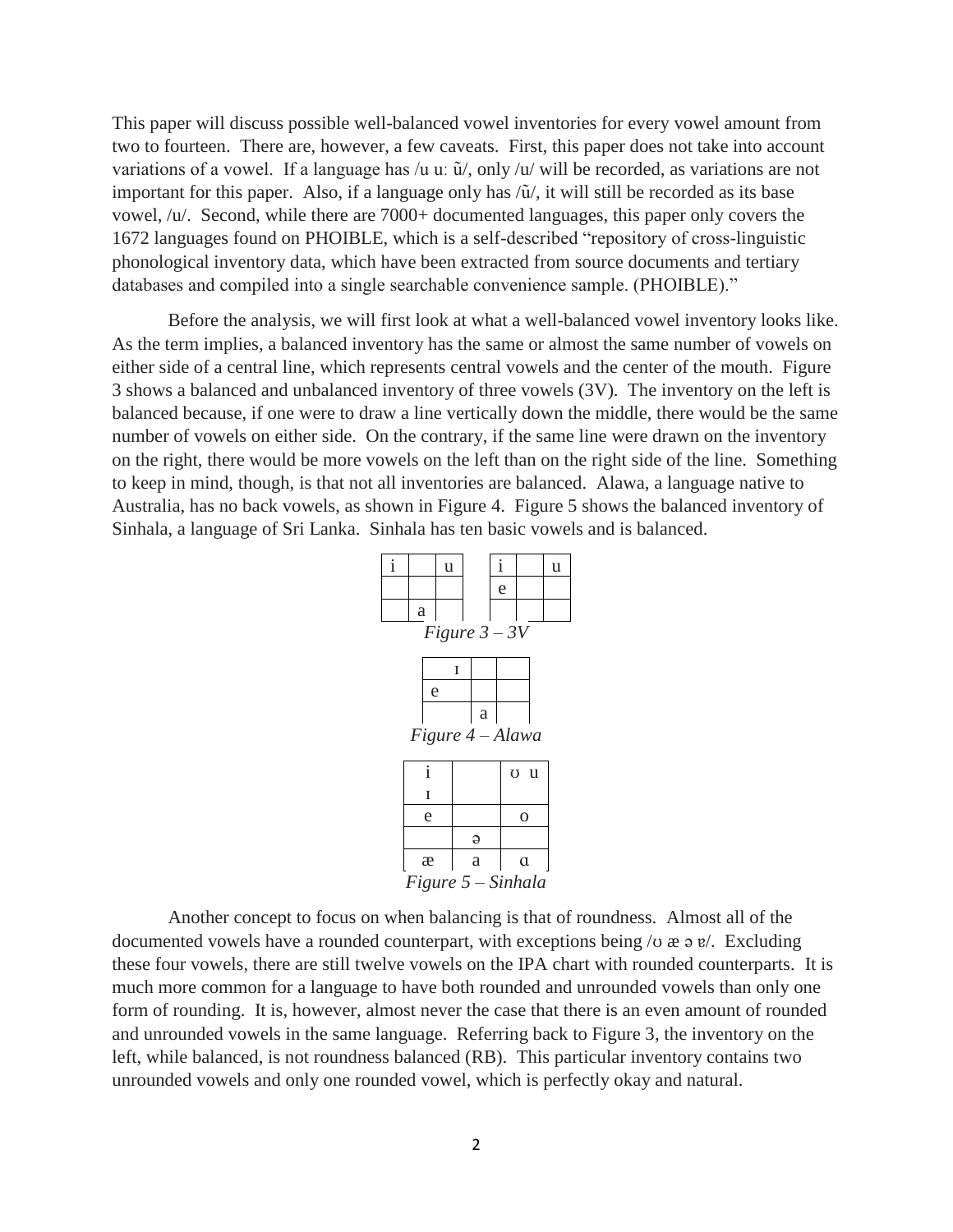For this paper, there are several abbreviations to be aware of. Using the example *A10a*, *A* stands for *average*, or *analyzed*, which is just the most common inventory among all of the languages in the dataset with *x* number of vowels, which in this example is represented by the *10*. Instead of *A*, there may also be a *P*, which stands for *perfectly balanced*, and is used for inventories the writer as altered from the *A-inventory* to have the same amount of front and back vowels. Lastly, *a* represents what iteration of the inventory is being represented in a figure. In the case of an *Ainventory*, every letter represents another data-derived inventory. In the case of a *P-inventory*, every letter represents another possible option for a balanced inventory of *x* number of vowels.

#### **Non-standard terms used**

Outskirts – the non-central vowels (i a u o e  $\varepsilon$  o a) and their opposite-rounding counterparts

Primary vowel – one of the five most common vowels (i a u o e)

#### **14 Vowels**

The analysis will start with the largest vowel inventory amount, fourteen, and work its way down, as there is less variation in the larger inventories. Of the 1600+ languages used in the study, only seven of them, or 0.42% of them, contain fourteen distinct vowels. As mentioned earlier that the average is between six and seven vowels, it is understandable that there would be so few with this many.

Upon comparison and analysis of these seven languages, the following inventory is the most common, balanced inventory for fourteen vowels.

|                      |    |   |   | u        |  |
|----------------------|----|---|---|----------|--|
|                      | IY |   | Ω |          |  |
| e ø                  |    |   |   | $\Omega$ |  |
| $\varepsilon \alpha$ |    | Э |   | Э        |  |
| a                    |    |   |   |          |  |
| Figure $6 - A14$     |    |   |   |          |  |

As mentioned previously, it is not uncommon for a language to have more unrounded than unrounded vowels or vice versa. For a perfectly balanced 14V inventory, one can remove  $\gamma y \phi$ or / $\gamma$   $\alpha$ / or and replace them with / $\alpha$  / $\alpha$  / $\alpha$  / $\alpha$  / $\alpha$  / $\alpha$  / $\alpha$  / $\alpha$  / $\alpha$  / $\alpha$  / $\alpha$  / $\alpha$  / $\alpha$  / $\alpha$  / $\alpha$  / $\alpha$  / $\alpha$  / $\alpha$  / $\alpha$  / $\alpha$  / $\alpha$  / $\alpha$  / $\alpha$  / $\alpha$  / $\alpha$  / $\alpha$  / $\alpha$  / $\alpha$  / $\alpha$  / $\alpha$  / perfectly balanced 14V inventories.

|                    |  |   |   | tu u |
|--------------------|--|---|---|------|
|                    |  |   | O |      |
| e                  |  |   |   | O    |
| $\epsilon \propto$ |  | ə |   | лэ   |
|                    |  | a |   |      |
| Figure $7 - P14a$  |  |   |   |      |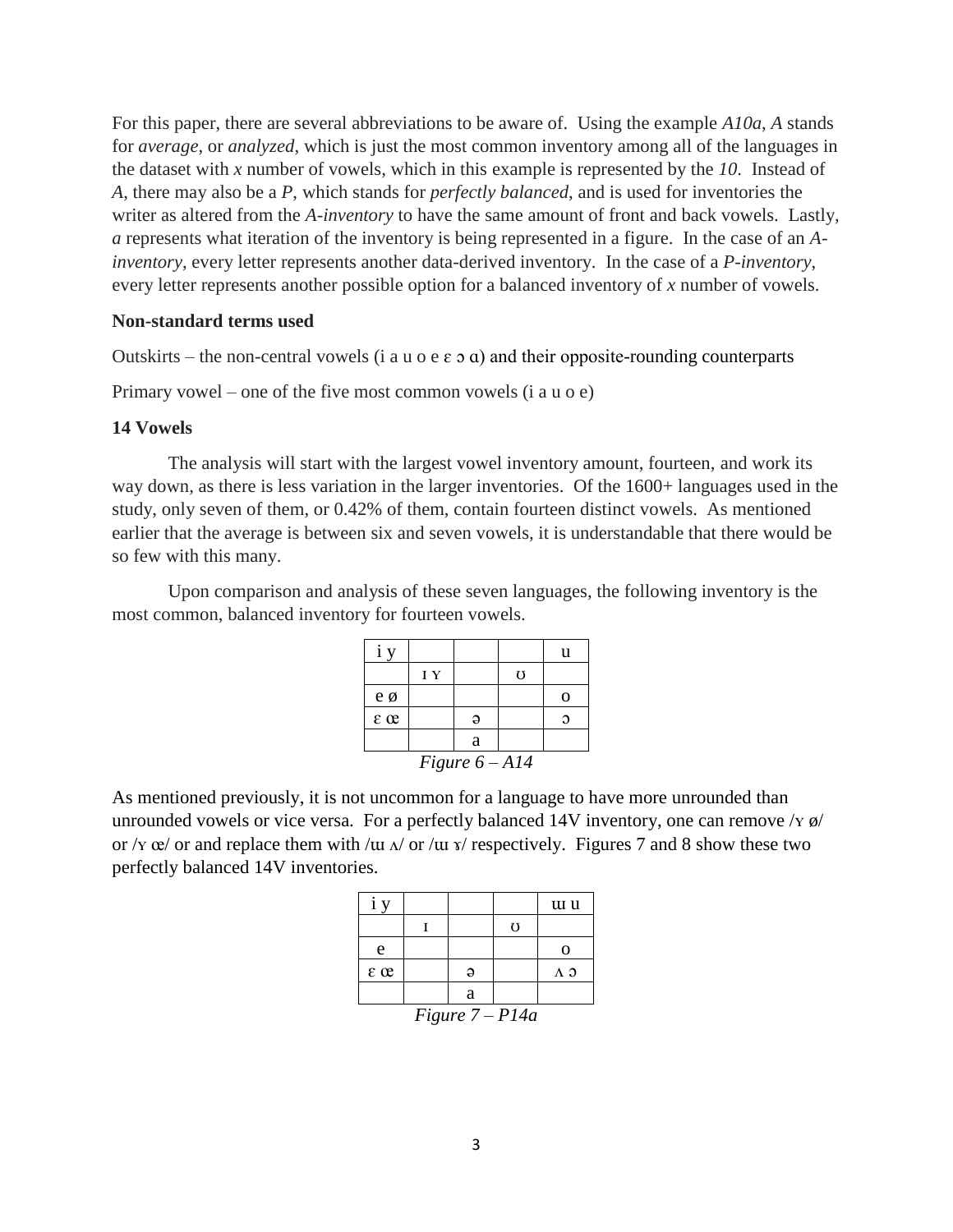| $\mathbf{V}$      |  |   |   | tu u       |
|-------------------|--|---|---|------------|
|                   |  |   | Ō |            |
| e ø               |  |   |   | $\gamma$ o |
| ε                 |  |   |   |            |
|                   |  | a |   |            |
| Figure $8 - P14b$ |  |   |   |            |

Notice how in Figures 7 and 8 there are an even number of vowels on both sides of the center.

#### **13 Vowels**

Having only one more language than the 14V collection, eight of the 1600+ languages, or 0.48%, contain thirteen distinct vowels. The wedge  $(\Lambda)$  is technically a mid back unrounded lax vowel, the unrounded equivalent of /ɔ/. However, in some languages the wedge is treated as a stressed version of schwa  $\langle \cdot | \cdot \rangle$ . Therefore, the wedge is more centralized than the rounded counterpart.

|                   |  |                      |                | u  |
|-------------------|--|----------------------|----------------|----|
|                   |  |                      | $\mathfrak{g}$ |    |
| e                 |  |                      |                | O  |
| ε                 |  | $\partial$ $\Lambda$ |                | О  |
| a                 |  |                      |                | a. |
| Figure $9 - P13a$ |  |                      |                |    |

The biggest difference between a 13V and 14V inventory is that a 13V inventory contains both a front and back low vowel, whereas 14Vs only have one of them.

|                    |  |  |   | u           |
|--------------------|--|--|---|-------------|
|                    |  |  | Ω |             |
| e                  |  |  |   | 0           |
| $\epsilon \propto$ |  |  |   | $\Lambda$ 3 |
| a                  |  |  |   | a           |
| Figure $10 - P13b$ |  |  |   |             |

Should the wedge not be centralized, there would be more back vowels than front vowels. Therefore, schwa can be replaced with  $\alpha/$ , like in Figure 10, to restore balance.

|                    |  |          |   | u  |
|--------------------|--|----------|---|----|
|                    |  |          | U |    |
| e                  |  |          |   |    |
| $\varepsilon$ or   |  | $\Theta$ |   | ΛЭ |
|                    |  | a        |   |    |
| Figure $11 - P13c$ |  |          |   |    |

If there is a want for whatever reason for a centralized vowel, the two low vowels can be replaced with a single, low central vowel, and the central vowel can be kept, as in Figure 11. There are more variants of 13Va and 13Vb. The vowels  $/\infty$   $\Lambda$  can be lowered to  $/\infty$  p/, or raised to  $/\phi$  s/ or  $/\gamma$  w/.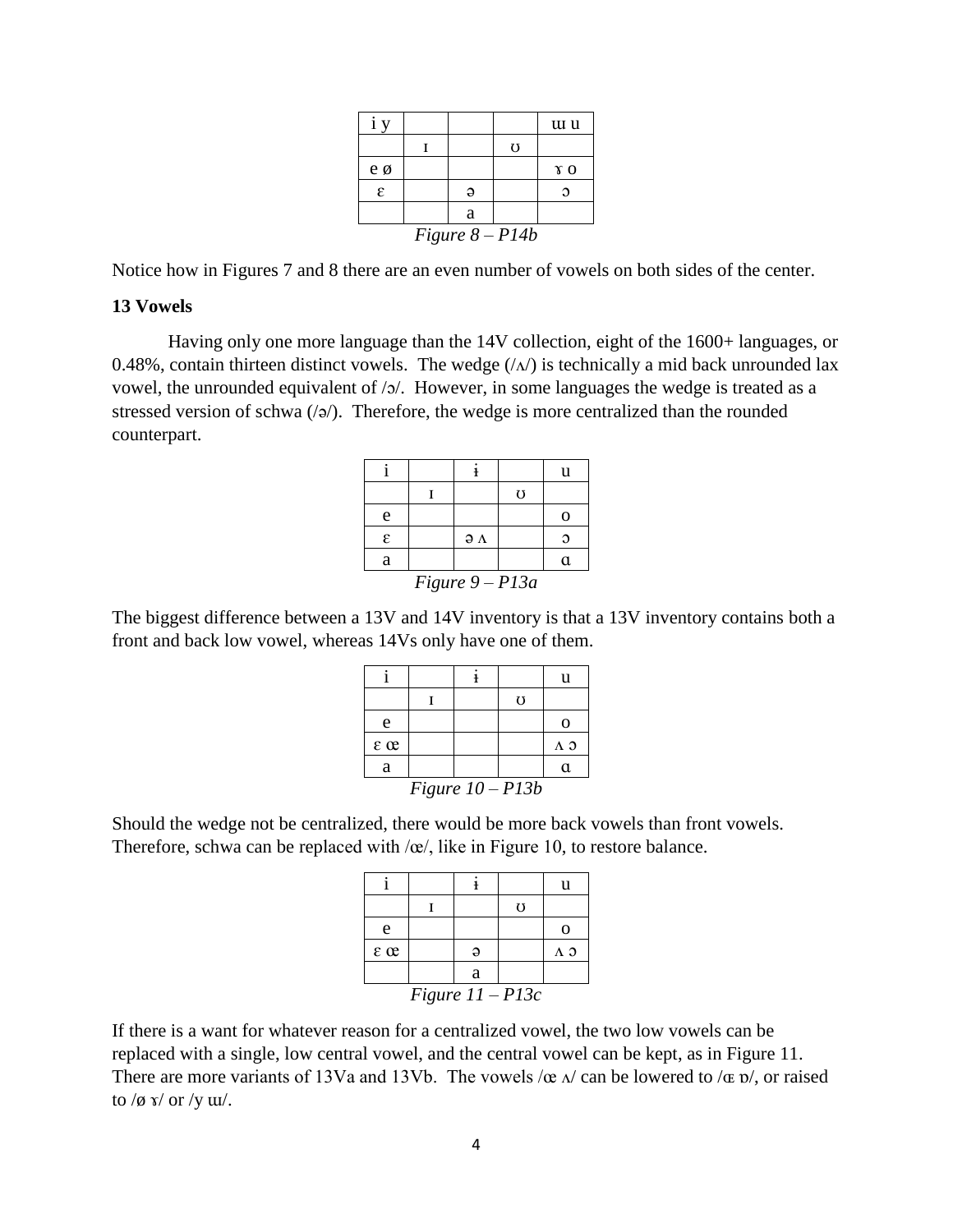Doubling the amount of 14V languages, there are fourteen 12V languages, or 0.84% of the languages in the dataset.

|                   |  |                      | $\mathfrak{g}$ |   |
|-------------------|--|----------------------|----------------|---|
| e                 |  |                      |                | 0 |
| ε                 |  | $\partial$ $\Lambda$ |                | Ω |
|                   |  | a                    |                |   |
| Figure $12 - A12$ |  |                      |                |   |

The only difference between the standard 13V and the standard 12V is that a 12V language only has one low vowel instead of two, which is similar to the formation of 13Vb. Again, as mentioned in the 13V section, the wedge  $(\sqrt{\Lambda})$  is technically a mid back unrounded lax vowel, the unrounded equivalent of /ɔ/, but some languages the wedge is treated as a stressed version of schwa ( $\sqrt{a}$ ). And again, the central vowels  $\sqrt{a}$  as  $\sqrt{b}$  can move apart and become the oppositerounded counterparts of the non-central vowels.

# **11 Vowels**

At 2.16%, 11V inventories are much more common than larger inventories. Of the thirty-six languages from the dataset, Figure 13 shows the average 11V inventory.

|                    |  |  |                | u |
|--------------------|--|--|----------------|---|
|                    |  |  | $\mathfrak{g}$ |   |
| e                  |  |  |                | ∩ |
| E                  |  |  |                |   |
| a                  |  |  |                | α |
| Figure $13 - A11a$ |  |  |                |   |

Contrary to the three previous inventories, 11V languages will on average not have rounded/unrounded counterparts of the same sound; only one sound appears per box. It is interesting to note that, while Figure 13 is the most common 11V inventory, Figure 14 shows an inventory used by only slightly less languages.

|                  |  |  |                | u        |
|------------------|--|--|----------------|----------|
|                  |  |  | $\mathfrak{g}$ |          |
| e                |  |  |                |          |
| ε                |  |  |                |          |
| a                |  |  |                | $\alpha$ |
| Figure 14 - Allb |  |  |                |          |

Unlike vowels on the outskirts of the vowel chart, central vowels are much more volatile and likely to change.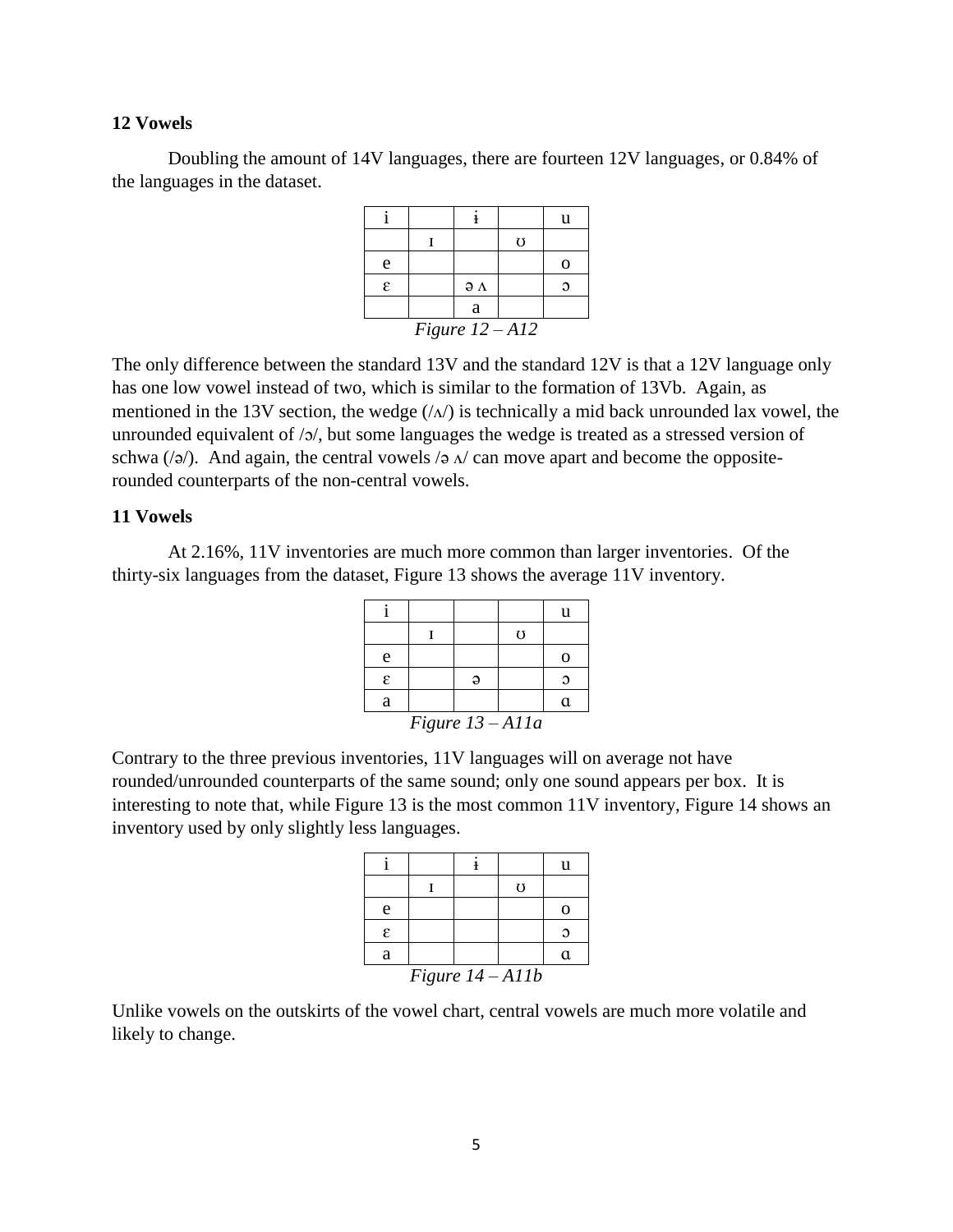|                   |  |   |                | u |
|-------------------|--|---|----------------|---|
|                   |  |   | $\mathfrak{g}$ |   |
| e                 |  |   |                |   |
| ε                 |  | Э |                | Э |
|                   |  | a |                |   |
| Figure $15 - P11$ |  |   |                |   |

If one does not like to differentiate between low vowels, Figure 15 has an alternative formation. This figure has both a high and a mid central vowel, and also a low central vowel instead of a front and back coupling.

# **10 Vowels**

A 10V inventory is very similar to that of an 11V. The only difference is that, while the standard 11V contains two low vowels, the standard 10V contains only one, as seen in Figure 16. While this is a minor difference, there exists 111 languages, or 6.66% of the total, with ten vowels, completely overshadowing the thirty-six with eleven.

|                    |  |   |   | u |  |
|--------------------|--|---|---|---|--|
|                    |  |   | Ō |   |  |
| e                  |  |   |   | റ |  |
| £.                 |  |   |   |   |  |
|                    |  | a |   |   |  |
| Figure $16 - A10a$ |  |   |   |   |  |

|                    |  |  |                | u  |  |
|--------------------|--|--|----------------|----|--|
|                    |  |  | $\mathfrak{g}$ |    |  |
| e                  |  |  |                | O  |  |
| ε                  |  |  |                |    |  |
|                    |  |  |                | a. |  |
| Figure $17 - A10b$ |  |  |                |    |  |

Given that 10V languages don't, on average, contain both a front and back low vowel, there is more freedom to alternate between the two positions. Figures 16 and 17 show the same 10V inventory, but with alternating low vowels. The latter figure is not perfectly balanced, but as mentioned earlier, languages are rarely perfectly balanced.

|                    |  |   |   | u |
|--------------------|--|---|---|---|
|                    |  |   | U |   |
| e                  |  |   |   | O |
| ε                  |  |   |   |   |
|                    |  | a |   |   |
| Figure $18 - 410c$ |  |   |   |   |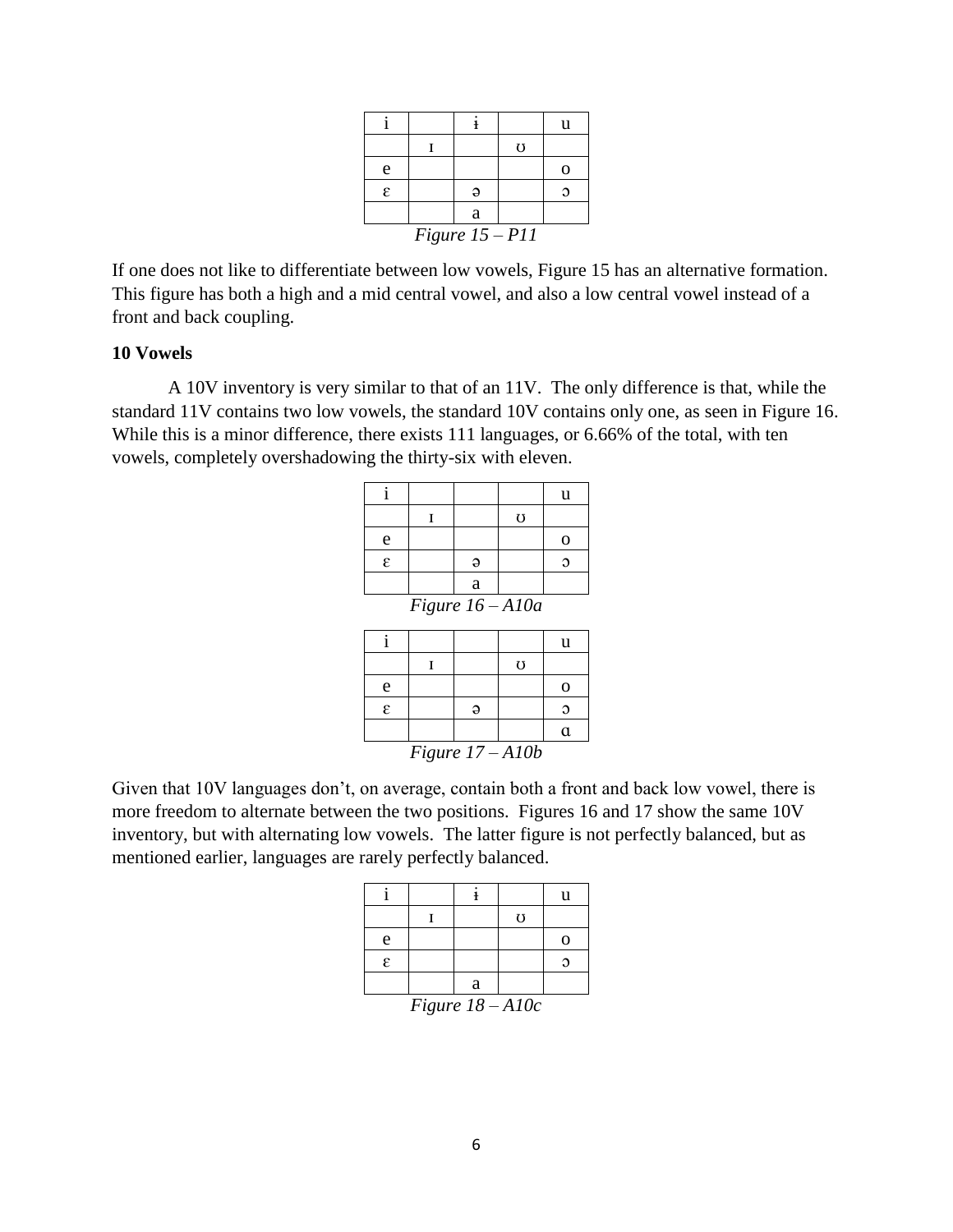|   |                    |  |                | u |
|---|--------------------|--|----------------|---|
|   |                    |  | $\mathfrak{g}$ |   |
| e |                    |  |                |   |
| ε |                    |  |                | Э |
|   |                    |  |                | a |
|   | Figure $19 - A10d$ |  |                |   |

Figures 18 and 19 follow the same pattern as Figures 16 and 17, but with a high central vowel instead of a mid central vowel.

## **9 Vowels**

At 9.12%, the 152 languages with nine vowels represent almost one tenth of the total languages in the study.

|                  |  |   |                | 11 |
|------------------|--|---|----------------|----|
|                  |  |   | $\mathfrak{g}$ |    |
| e                |  |   |                |    |
| ε                |  |   |                |    |
|                  |  | a |                |    |
| Figure $20 - A9$ |  |   |                |    |

Not a particularly interesting vowel inventory, but there are still some variations that can happen.

|                   |  |   |  | u          |
|-------------------|--|---|--|------------|
|                   |  |   |  |            |
| e ø               |  |   |  | $\gamma$ o |
| ε                 |  |   |  |            |
|                   |  | a |  |            |
| Figure $21 - P9a$ |  |   |  |            |

Figure 21 shows a 9V inventory with rounded tense mid vowels instead of high lax vowels.

| e                    |  |   |  | O           |
|----------------------|--|---|--|-------------|
| $\varepsilon \infty$ |  |   |  | $\Lambda$ 3 |
|                      |  | a |  |             |
| Figure $22 - P9b$    |  |   |  |             |

Figure 22 shows a 9V inventory with rounded mid lax vowels instead of high lax vowels.

|   |                          |               |               | u        |
|---|--------------------------|---------------|---------------|----------|
|   |                          |               |               |          |
| e |                          |               |               | 0        |
| ε |                          | Э             |               | $\Omega$ |
|   |                          | a             |               |          |
|   | $\overline{\phantom{a}}$ | $\sim$ $\sim$ | $\sim$ $\sim$ |          |

*Figure 23 – P9c*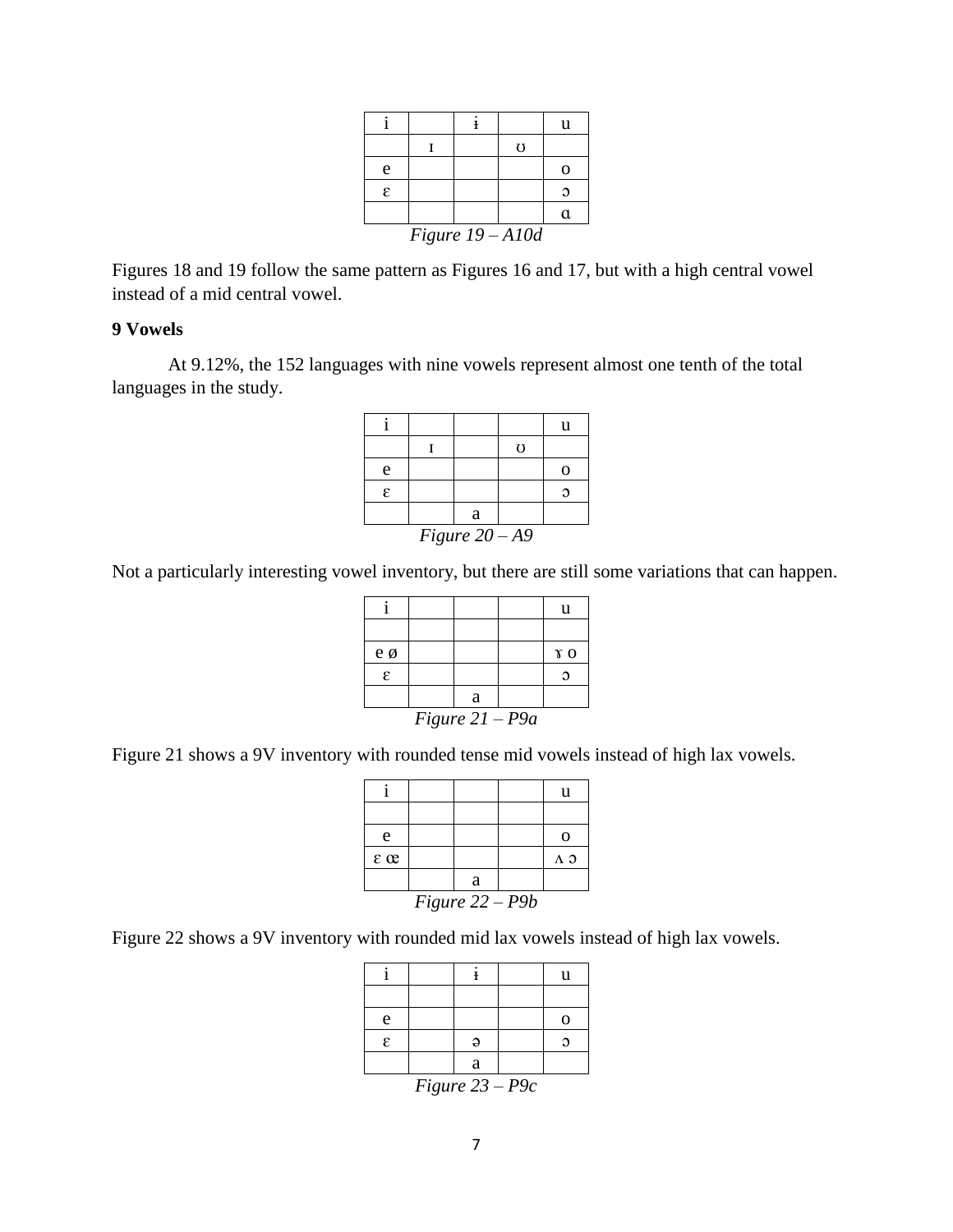Figure 23 loses the high lax vowels in lieu of the mid and high central vowels.

# **8 Vowels**

Appearing less often than 9V inventories, the 128 languages with eight vowels make up 7.68% of the languages. Languages with eight vowels include Malayalam, Portuguese, and Slovenian.

|   |                  |   |  | u |
|---|------------------|---|--|---|
|   |                  |   |  |   |
| e |                  |   |  |   |
| ε |                  | э |  |   |
|   |                  | a |  |   |
|   | Figure $24 - A8$ |   |  |   |

As in P9c, P8 contains six non-central vowels, but only contains two central vowels.

|                   |  |   |  | u |
|-------------------|--|---|--|---|
|                   |  |   |  |   |
| e                 |  |   |  |   |
| ε                 |  |   |  |   |
|                   |  | a |  |   |
| Figure $25 - P8a$ |  |   |  |   |

As seen in variations of other vowel inventories in this paper, the mid central vowel can be swapped out for the high central vowel instead.

|                   |  |  |  | u |
|-------------------|--|--|--|---|
|                   |  |  |  |   |
| e                 |  |  |  | O |
| ε                 |  |  |  |   |
| a                 |  |  |  | α |
| Figure $26 - P8b$ |  |  |  |   |

Figure 26 is an interesting inventory. While it is perfectly balanced, there are no central vowels. It is very rare for a language to have both front and back vowels but no central vowels. It is recommended to avoid this type of inventory construction. If the two low vowels are desired, the most likely change would be the mid lax vowels centralizing into the mid lax vowel and the wedge, shown in Figure 27.

|                   |  |                      |  | u |
|-------------------|--|----------------------|--|---|
|                   |  |                      |  |   |
| e                 |  |                      |  | О |
|                   |  | $\partial$ $\Lambda$ |  |   |
| a                 |  |                      |  | a |
| $Fjouro 27 = P8c$ |  |                      |  |   |

*Figure 27 – P8c*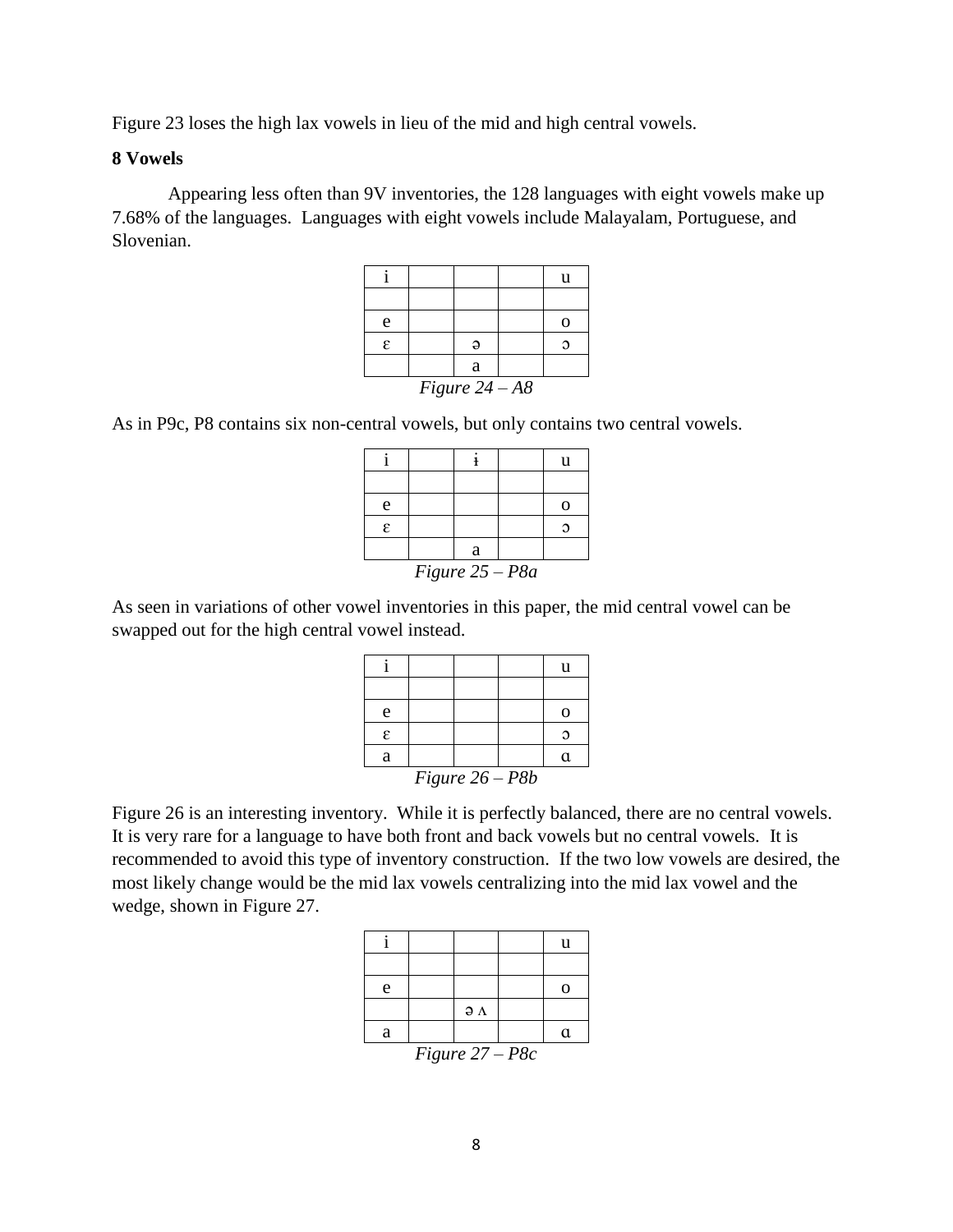Having the third most common number of vowels in a vowel inventory are those languages with seven vowels. These 332 languages, making up 19.93% of the dataset, include Bengali, Italian, and Nepali.

|                  |  |  |  | u              |  |
|------------------|--|--|--|----------------|--|
|                  |  |  |  |                |  |
| e                |  |  |  | $\blacksquare$ |  |
| ε                |  |  |  |                |  |
| a                |  |  |  |                |  |
| Figure $28 - A7$ |  |  |  |                |  |

Figure 28 is a very stable, very well balanced vowel inventory, and is the average vowel inventory for a 7V language. Again, if there is a desire for two low vowels, the mid lax vowels can be replaced with a central lax vowel, as in Figure 29.

| $\mathbf{i}$      |                   |              |  | u              |  |
|-------------------|-------------------|--------------|--|----------------|--|
|                   |                   |              |  |                |  |
| e                 |                   |              |  | $\overline{O}$ |  |
|                   |                   | $\Theta$     |  |                |  |
| a                 |                   |              |  | $\alpha$       |  |
|                   | Figure $29 - A7a$ |              |  |                |  |
| $\mathbf{i}$      |                   | $\mathbf{i}$ |  | u              |  |
|                   |                   |              |  |                |  |
| e                 |                   |              |  | $\mathbf 0$    |  |
|                   |                   |              |  |                |  |
| a                 |                   |              |  | $\alpha$       |  |
| Figure $30 - A7b$ |                   |              |  |                |  |

Figure 30, called the "upside down 'u'", replaces the mid central vowel from Figure 29 with a high central vowel.

## **6 Vowels**

With 306 languages, 6V inventories are only slightly less abundant than 7V inventories. In the average 6V inventory, there are two vowels in the three main variations of backness. There are, however, two different standard 6V inventories. While they do not differ in backness of vowels, they do differ in height.

|                   |  |   |  | u |
|-------------------|--|---|--|---|
|                   |  |   |  |   |
| e                 |  |   |  | C |
|                   |  |   |  |   |
|                   |  | a |  |   |
| Figure $31 - A6a$ |  |   |  |   |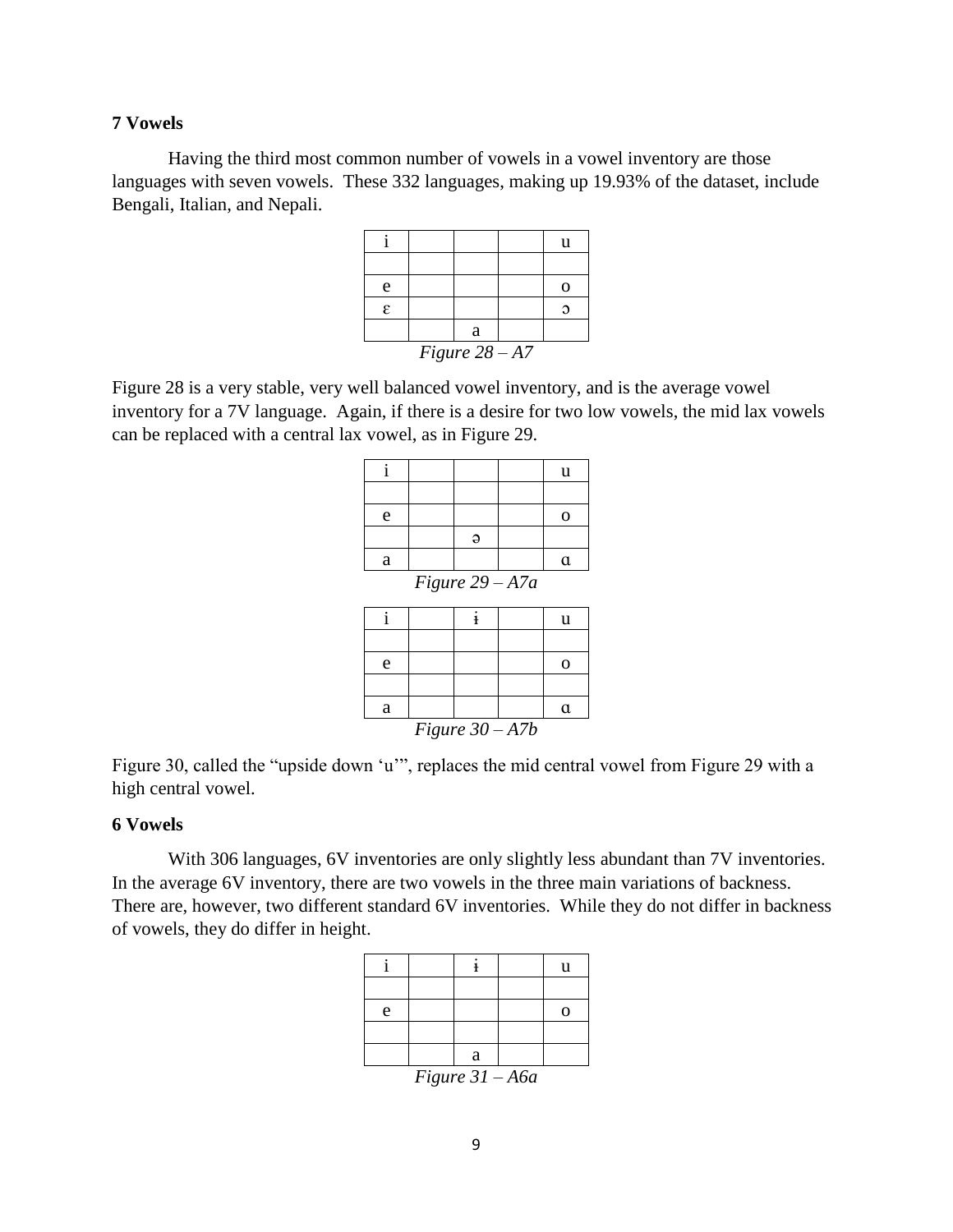Figure 31 shows the most common 6V inventory, equipped with the five primary vowels and the high central vowel.

|                   |  |   |  | u |
|-------------------|--|---|--|---|
|                   |  |   |  |   |
| e                 |  |   |  | ∩ |
|                   |  | э |  |   |
|                   |  | a |  |   |
| Figure $32 - A6b$ |  |   |  |   |

Figure 32 has another, albeit less common, average 6V inventory. In A6b, the high central vowel is replaced with the mid central vowel.

|                   |  |   | $\mathfrak{g}$ |  |
|-------------------|--|---|----------------|--|
| e                 |  |   |                |  |
|                   |  |   |                |  |
|                   |  | a |                |  |
| Figure $33 - P6a$ |  |   |                |  |

Figures 33-36 show several other balanced, but not necessarily naturalistic 6V inventories. Figure 34 replaces the tense high vowels with high lax vowels.

|                   |  |   | Ω |  |
|-------------------|--|---|---|--|
| e                 |  |   |   |  |
|                   |  |   |   |  |
|                   |  | a |   |  |
| Figure $34 - P6b$ |  |   |   |  |

Figure 34 is the same as Figure 33, except the mid central vowel has been replaced with a high central vowel.

|                   |  |   |   | u |
|-------------------|--|---|---|---|
|                   |  |   | U |   |
|                   |  |   |   |   |
|                   |  |   |   |   |
|                   |  | a |   |   |
| Figure $35 - P6c$ |  |   |   |   |

Figure 35, referred to by the author as the "flux capacitor", has replaced the tense mid vowels with the high lax vowels.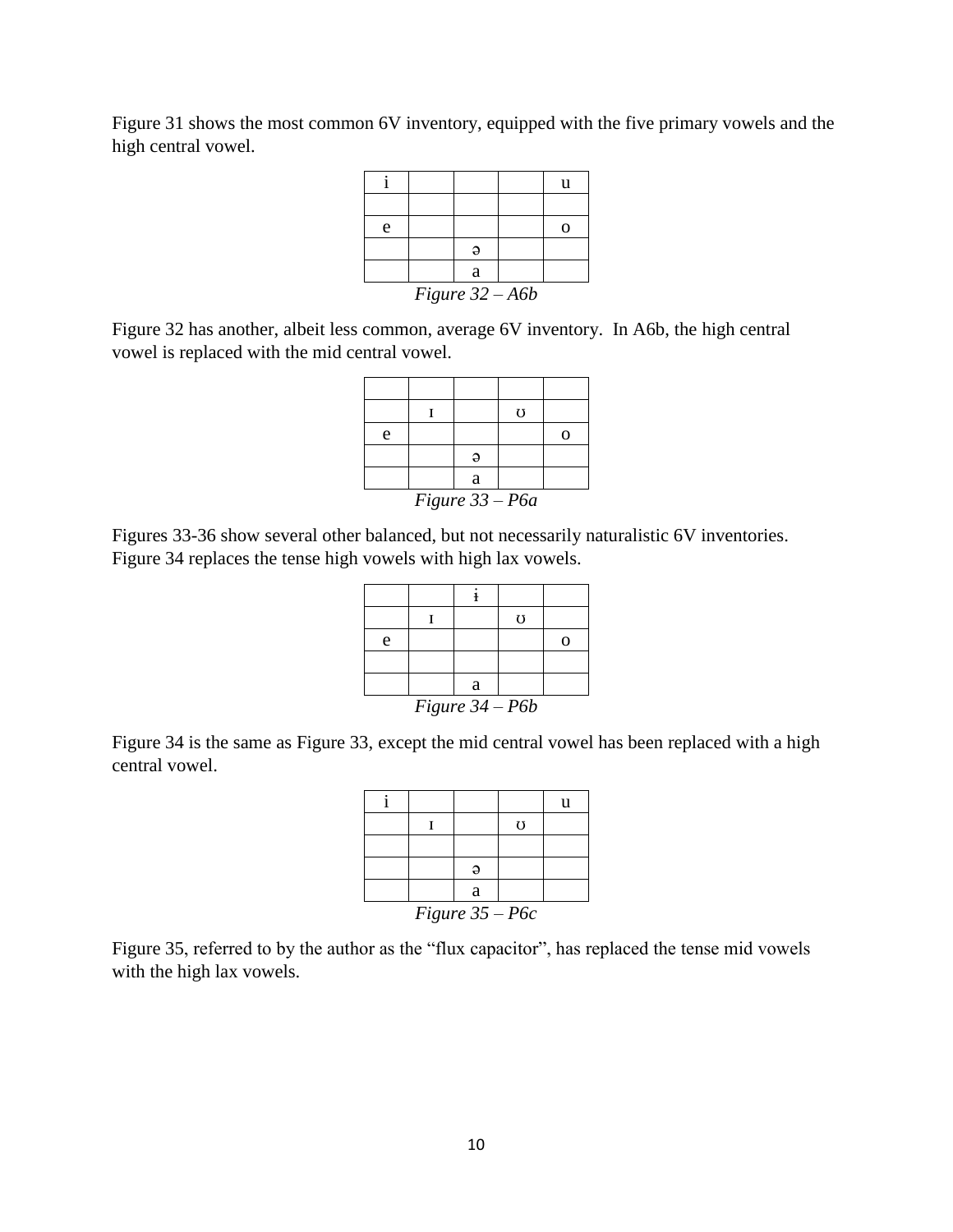|                   |  |   |                | 11 |
|-------------------|--|---|----------------|----|
|                   |  |   | $\mathfrak{g}$ |    |
|                   |  |   |                |    |
|                   |  |   |                |    |
|                   |  | a |                |    |
| Figure $36 - P6d$ |  |   |                |    |

Figure 36 is the same as Figure 35, except with the mid central vowel instead of a high central vowel.

# **5 Vowels**

5V inventories are by far the most common type of inventory. With 410 languages, 5V inventories make up 24.61% of all of the languages used in the dataset. And since it is the most common number of vowels, there are many more standard inventory constructions than other languages.

|                   |  |   |  | u |
|-------------------|--|---|--|---|
|                   |  |   |  |   |
| e                 |  |   |  |   |
|                   |  |   |  |   |
|                   |  | a |  |   |
| Figure $37 - A5a$ |  |   |  |   |

Figure 37 shows by far the most standard vowel inventory. Over 95% of languages will have at least one of these five vowels.

|                   |  |   |  | u |
|-------------------|--|---|--|---|
|                   |  |   |  |   |
|                   |  |   |  |   |
| ε                 |  |   |  | г |
|                   |  | a |  |   |
| Figure $38 - A5b$ |  |   |  |   |

Another of the most common 5V inventories is seen in Figure 38. This inventory has replaced the tense mid vowels with the mid lax vowels.

|                   |  |   |  | Н |
|-------------------|--|---|--|---|
|                   |  |   |  |   |
| e                 |  |   |  |   |
|                   |  |   |  |   |
|                   |  | a |  |   |
| Figure $39 - A5c$ |  |   |  |   |

Figures 39-44 show some more common, albeit not as common, variations. Figure 39 has combined features of Figures 37 and Figure 38. While changing the back mid tense vowel to the back mix lax vowel, it has retained the front mid tense vowel.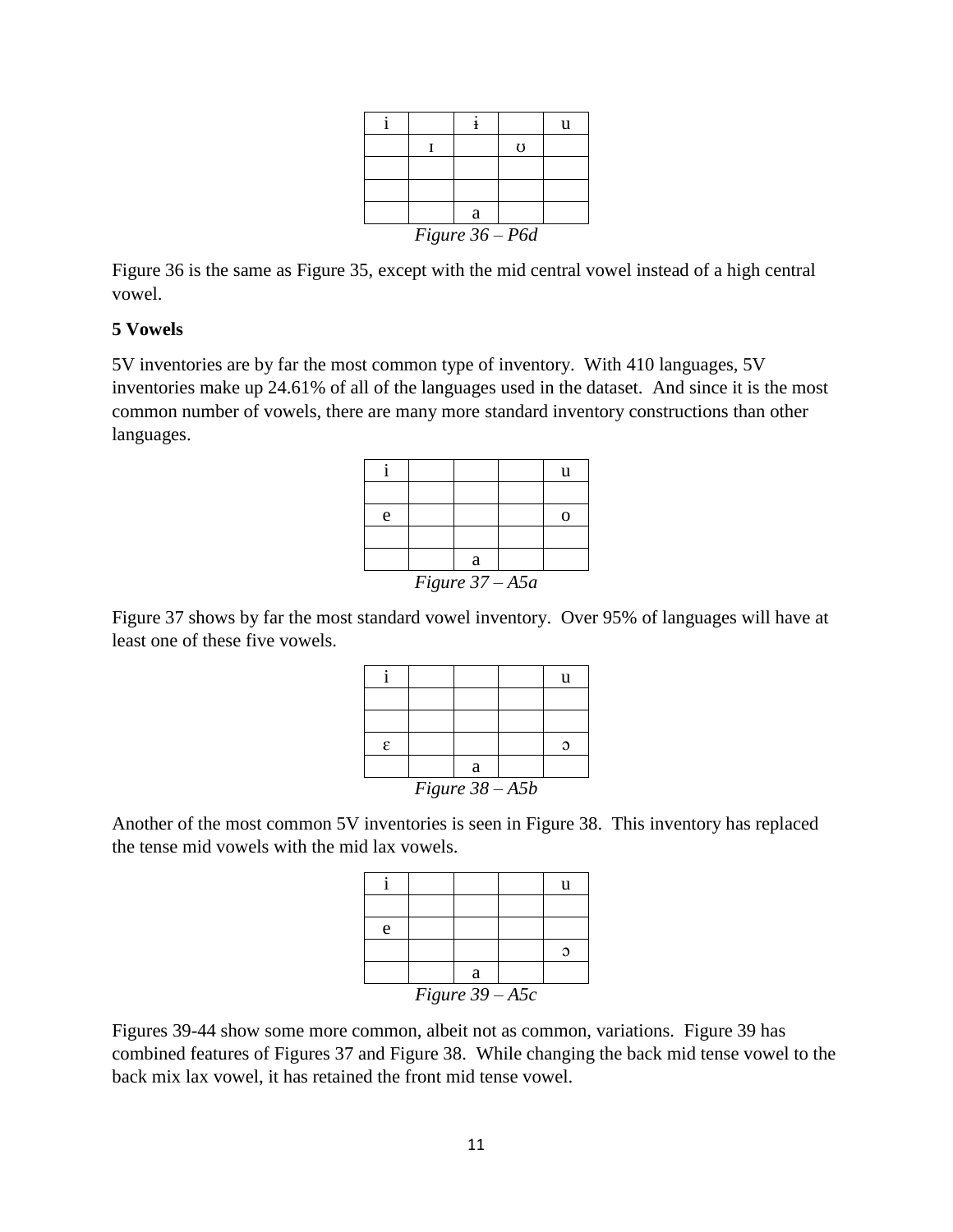|                   |  |   |  | u |
|-------------------|--|---|--|---|
|                   |  |   |  |   |
|                   |  |   |  | O |
| ε                 |  |   |  |   |
|                   |  | a |  |   |
| Figure $40 - A5d$ |  |   |  |   |

Figure 40, similar to Figure 39, has changed only one of the mid vowels, but in this case, it changed the back vowel instead.

|                   |  |   |  | 11 |
|-------------------|--|---|--|----|
|                   |  |   |  |    |
| e                 |  | Э |  |    |
|                   |  |   |  |    |
|                   |  | a |  |    |
| Figure $41 - A5e$ |  |   |  |    |

|                   |  | a |  |  |
|-------------------|--|---|--|--|
| Figure $42 - A5f$ |  |   |  |  |

Figures 41 and 42 have replaced either the back mid tense vowel or the front mid tense vowel respectively with the mid central vowel.

|                   |  |   | $\mathfrak{g}$ |  |
|-------------------|--|---|----------------|--|
|                   |  |   |                |  |
| $\epsilon$        |  |   |                |  |
|                   |  | a |                |  |
| Figure $43 - A5g$ |  |   |                |  |

Figure 43 has one of the more unique 5V inventories. The only tense vowel in the inventory is the low vowel. All of the others are lax.

|                  |  |   | $\mathfrak{g}$ |  |
|------------------|--|---|----------------|--|
|                  |  |   |                |  |
|                  |  |   |                |  |
|                  |  | a |                |  |
| Figure $44 - P5$ |  |   |                |  |

Figure 44, dubbed "the cross", is not a known inventory, but is unique in that it only has one of the primary vowels, with the other four being lax and more central.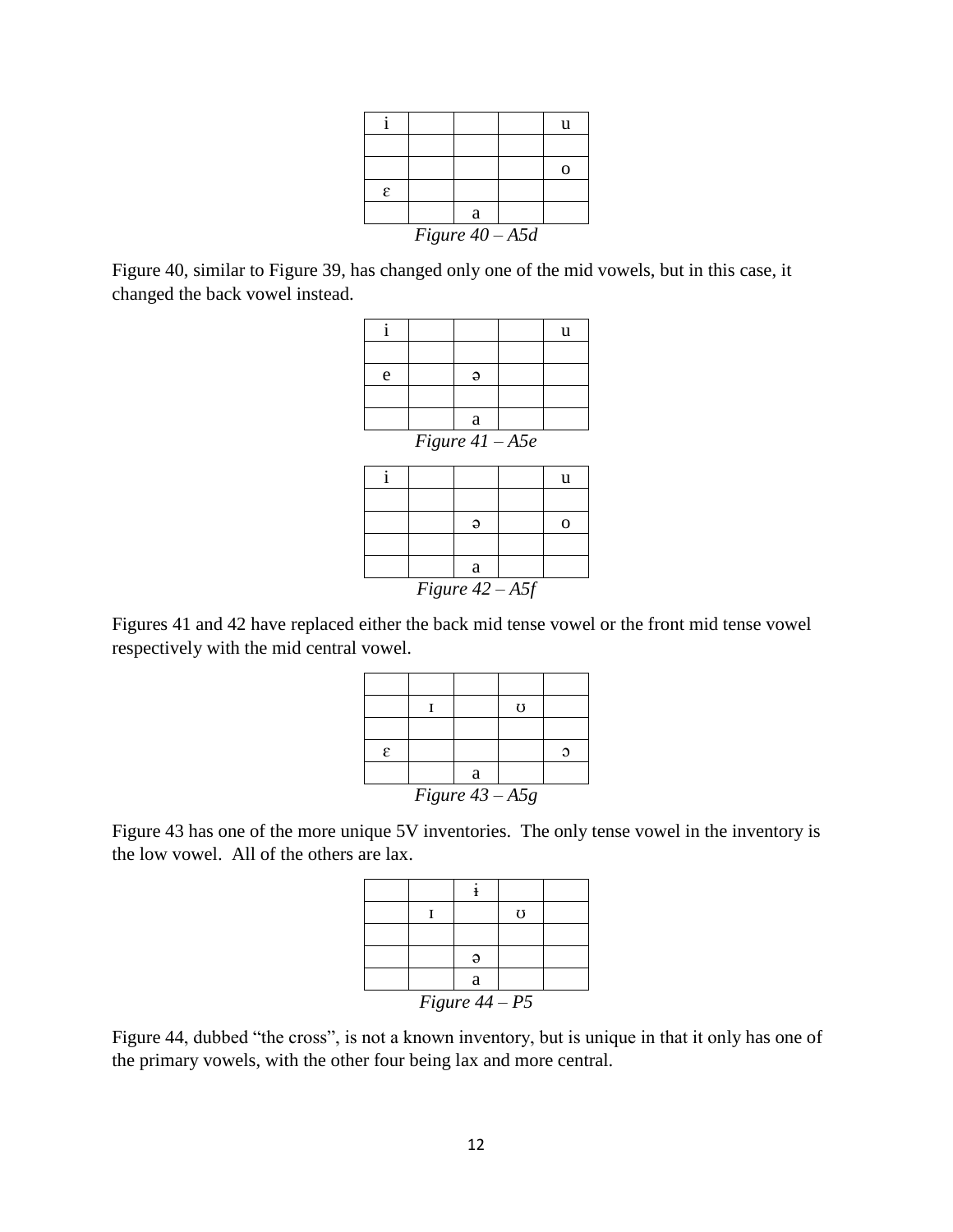104, or 6.24% of the languages contain only four vowels. The two most common 4V inventories will have  $\lambda$  i a u/ and one of the other two primary vowels, as seen in Figures 45 and 46

| $\mathbf{i}$ |                   | u           |
|--------------|-------------------|-------------|
|              |                   |             |
| e            |                   |             |
|              |                   |             |
|              | a                 |             |
|              | Figure $45 - A4a$ |             |
| $\mathbf{i}$ |                   | u           |
|              |                   |             |
|              |                   | $\mathbf 0$ |
|              |                   |             |
|              | a                 |             |
|              | Figure $46 - A4b$ |             |
| $\mathbf{i}$ |                   |             |
|              |                   |             |
| e            |                   | $\mathbf 0$ |
|              |                   |             |

Another 4V inventory, shown in Figure 47, disregards the high back vowel completely, keeping the two tense mid vowels instead.

a *Figure 47 – A4c*

|                 |  |   |  | u |
|-----------------|--|---|--|---|
|                 |  |   |  |   |
|                 |  |   |  |   |
|                 |  |   |  |   |
|                 |  | a |  |   |
| Figure 48 - A4d |  |   |  |   |

The fourth most common of the 4V inventories is shown in Figure 48. It is interesting that the languages would add another high vowel, seeing as there are already two and there are also no mid vowels. A much more infrequent version of Figure 48 exists, but with the mid central vowel instead of a high central vowel, as in Figure 49.

|    |        |                 | u |
|----|--------|-----------------|---|
|    |        |                 |   |
|    |        |                 |   |
|    |        |                 |   |
|    | a      |                 |   |
| -- | $\sim$ | $\cdot$ $\cdot$ |   |

*Figure 49 – A4e*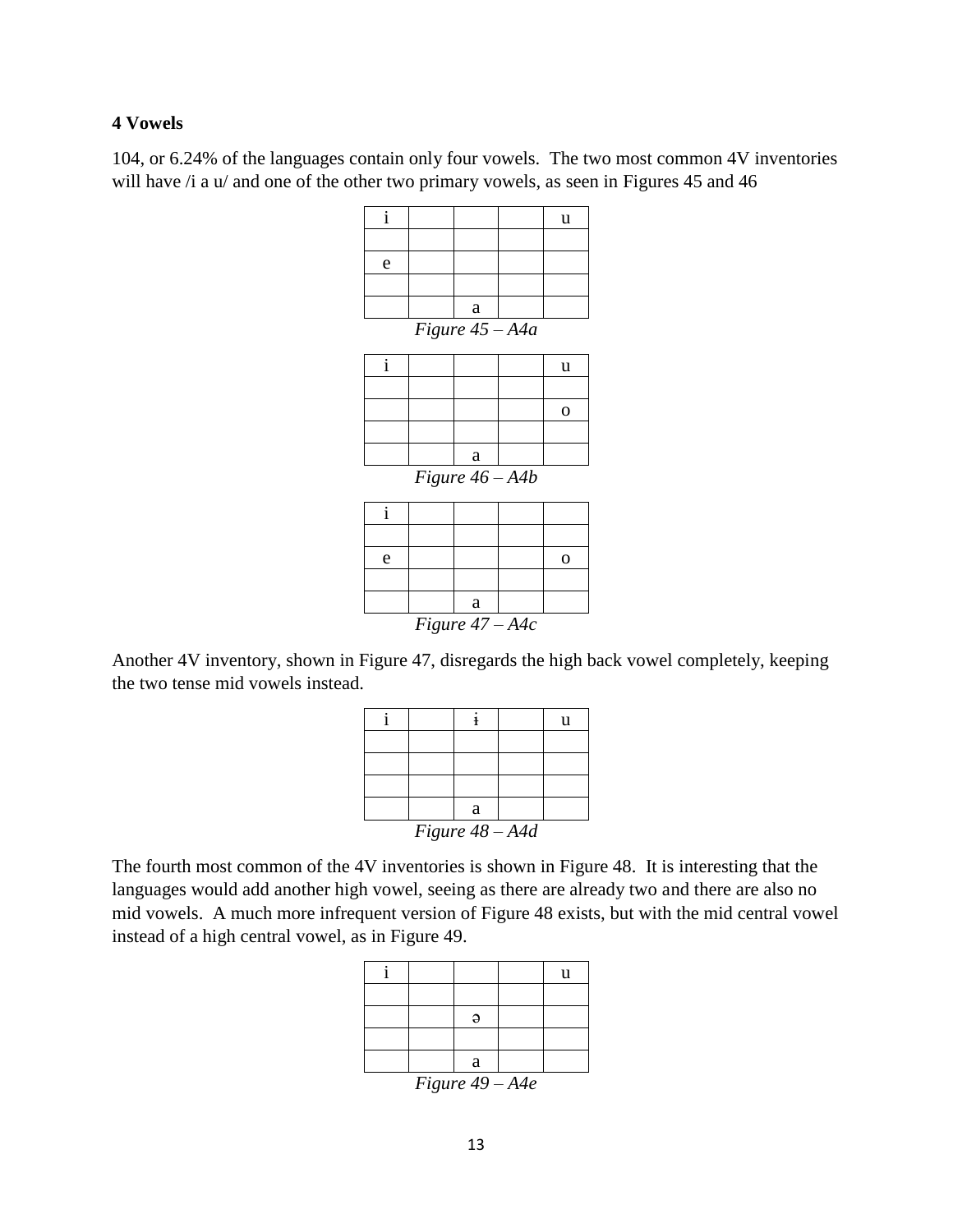The triangle is the most stable shape in nature (Math), and this concept passes along to language inventories too. Although there are only fifty-five languages in the dataset, making up a mere 3.3% of the total, 3V inventories are the least likely to change. There are several standard 3V inventories, as shown in Figures 50-54.

|                   |  |   |  | u |
|-------------------|--|---|--|---|
|                   |  |   |  |   |
|                   |  |   |  |   |
|                   |  |   |  |   |
|                   |  | a |  |   |
| Figure $50 - A3a$ |  |   |  |   |

This inventory is the most common of the 3Vs. While not containing any mid vowels, like Figure 50, neither the high vowel nor the low vowel spaces are cluttered.

|                   |  |   | U |  |
|-------------------|--|---|---|--|
|                   |  |   |   |  |
|                   |  |   |   |  |
|                   |  | a |   |  |
| Figure $51 - A3b$ |  |   |   |  |

Figure 51 is a halfway point between Figures 50 and 52. It contains high lax vowels instead of tense high vowels.

| e                 |  |   |  |  |
|-------------------|--|---|--|--|
|                   |  |   |  |  |
|                   |  | a |  |  |
| Figure $52 - A3c$ |  |   |  |  |

Not common, per se, Figure 52 is found in several languages and lacks high vowels completely. In place of said high vowels, there exist two mid vowels.

|                   |  | a |  |  |
|-------------------|--|---|--|--|
| Figure $53 - A3d$ |  |   |  |  |

Lastly, there is the inventory in Figure 53. It is not perfectly balanced, but it contains everything a vowel inventory needs. It has high, mid, and low vowels. It has front, central, and back vowels. It has rounded and unrounded vowels.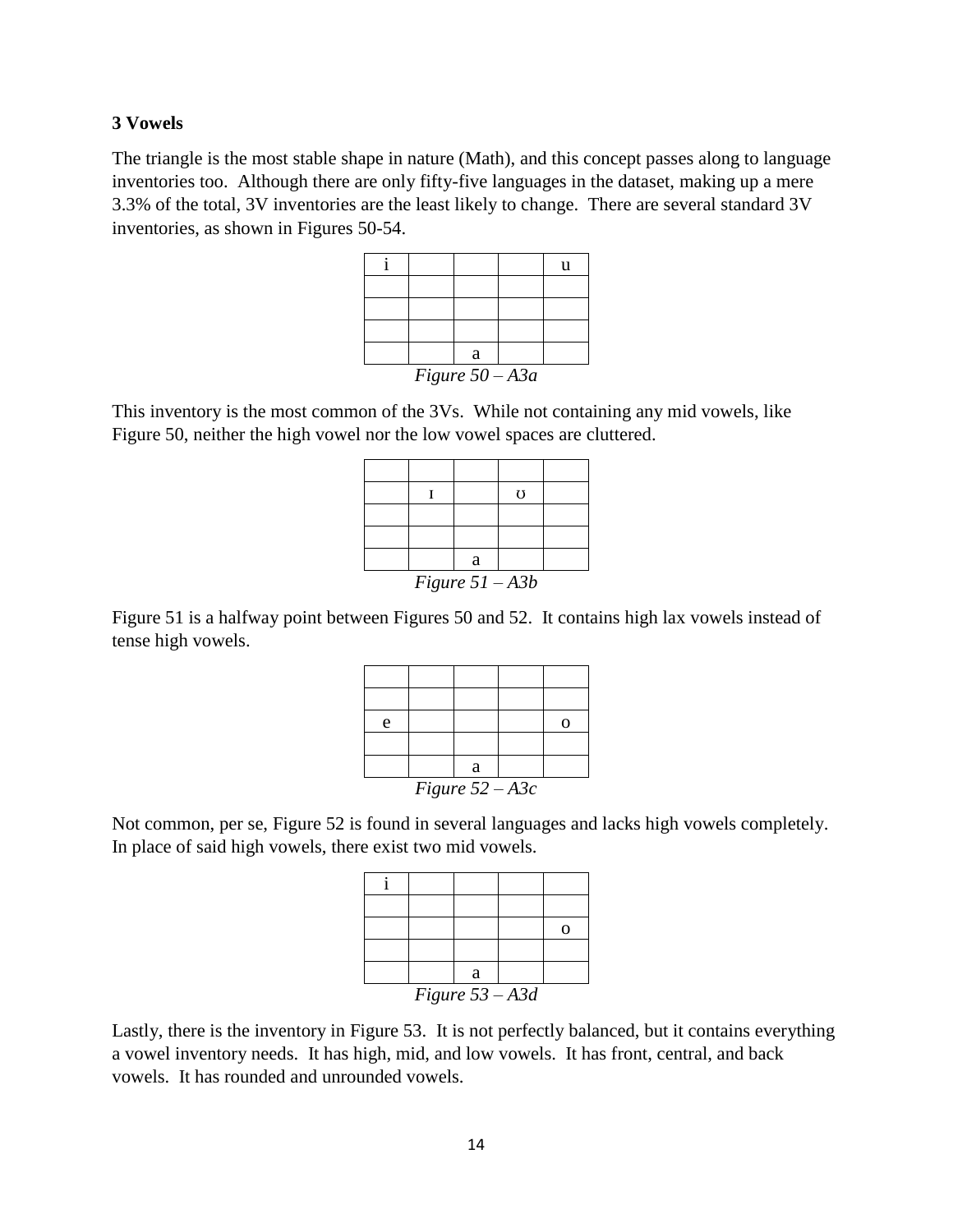|                   |  | a |  |  |
|-------------------|--|---|--|--|
| Figure $54 - A3e$ |  |   |  |  |

Another type of vowel system is that of the vertical vowel system. As seen in Figure 54, there are only central vowels at varying heights. In languages with this type of structure, front and back vowels are treated as allophones of these central vowels.

#### **2 Vowels**

The general consensus among linguists is that a language must have at least three vowels, which is why finding a language with less so unique. There are only three languages, making up 0.18% of the dataset, that contain less than three vowels. This is in fact such a rare occurrence, that all of the 2V languages consist of a low vowel and a mid central vowel, as in Figure 55.



There is, however, a theory that Proto-Indo-European, the mother language of most of the languages of Europe and western Asia, contained the vowel system in Figure 56.



### **1 Vowel**

While not found in any known language, there is still a way to have a balanced 1V inventory. The most believable vowel in this case would be /ə/, or possibly /a/.

#### **Conclusion**

There are hundreds of vowel inventories found in the 7000+ recorded languages. Of these 7000+, approximately one quarter, or 23.8%, have been analyzed for this paper. While this does not cover the majority of languages, it covers an amount large enough to be significant. This paper has covered all vowel inventories between one and fourteen vowels, describing their characteristics and other ways they could be structured. While this paper focused only on balanced inventories, balanced does not always mean correct. Many languages do not have a perfectly balanced inventory, and they have been doing just fine.